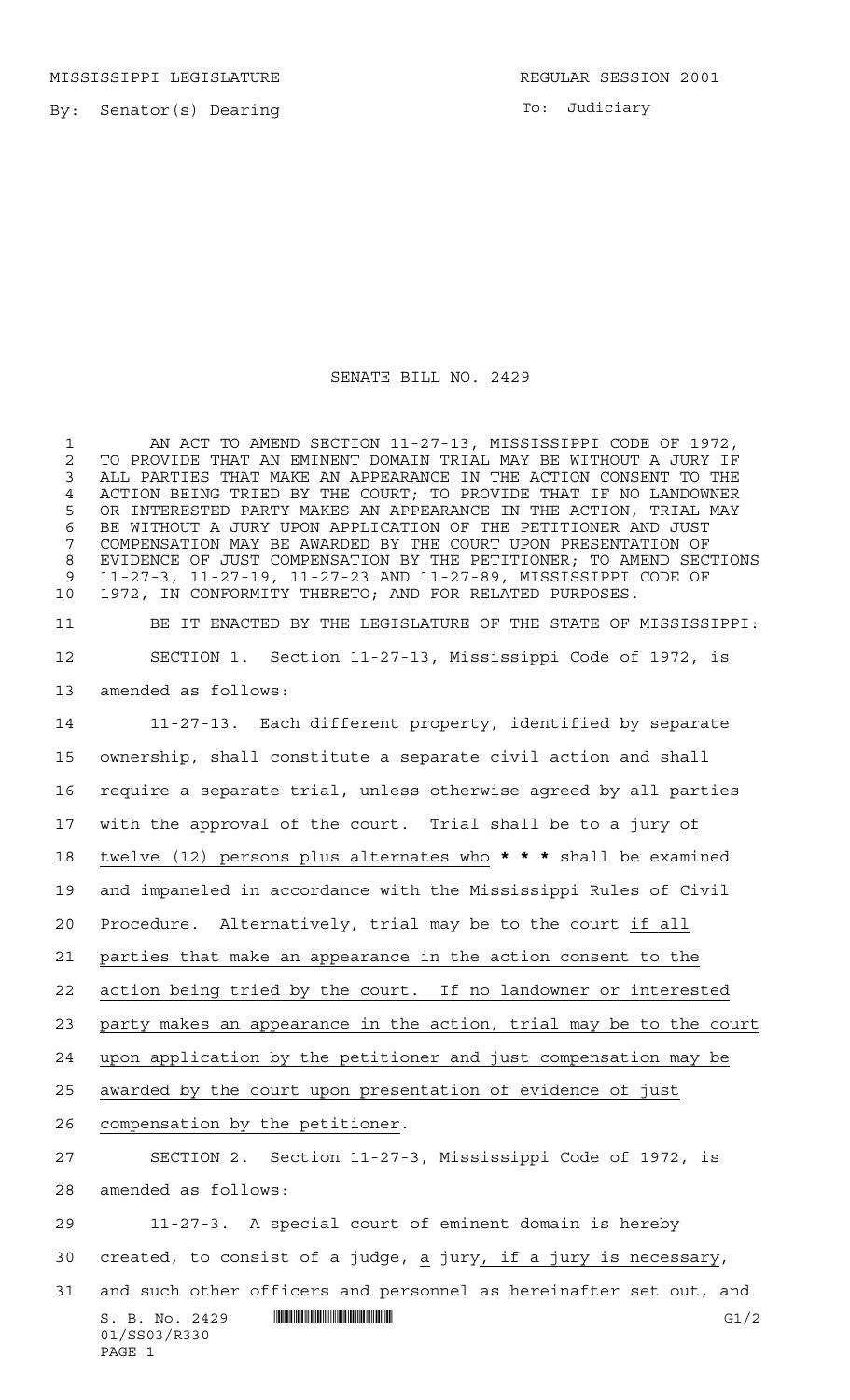it shall have and exercise the jurisdiction and powers hereinafter enumerated. The original powers and jurisdiction shall be and is hereby fixed in the county court in each county that has elected to come under the provisions of Section 9-9-1, Mississippi Code of 1972, or that may hereafter come under the provisions of said Section 9-9-1, and in every other county of this state, the original powers and jurisdiction shall be and is hereby fixed in the circuit court of such county, which said powers and jurisdiction may be exercised in full either in termtime or vacation, or both.

 SECTION 3. Section 11-27-19, Mississippi Code of 1972, is amended as follows:

 11-27-19. Evidence may be introduced by either party, and the jury may, in the sound discretion of the judge, go to the premises, under the charge of the court as to conduct, conversation and actions as may be proper in the premises. Evidence of fair market value shall be established as of the date of the filing of the complaint. Any judgment finally entered in payment for property to be taken shall provide legal interest on the award of the jury from the date of the filing of the complaint until payment is actually made; provided, however, that interest need not be paid on any funds deposited by the plaintiff and withdrawn by the defendants prior to judgment. At the conclusion of the trial,and if a jury has been impaneled, the court shall instruct the jury in accordance with the Mississippi Rules of Civil Procedure.

 SECTION 4. Section 11-27-23, Mississippi Code of 1972, is amended as follows:

 11-27-23. In the trial of all cases provided for herein in which a jury is impaneled, nine (9) jurors may bring in a verdict as in other civil cases. The verdict of the jury shall be in the following form: "We, the jury, find that the defendant (naming

 $S. B. No. 2429$  . So  $S. 2429$ 01/SS03/R330 PAGE 2